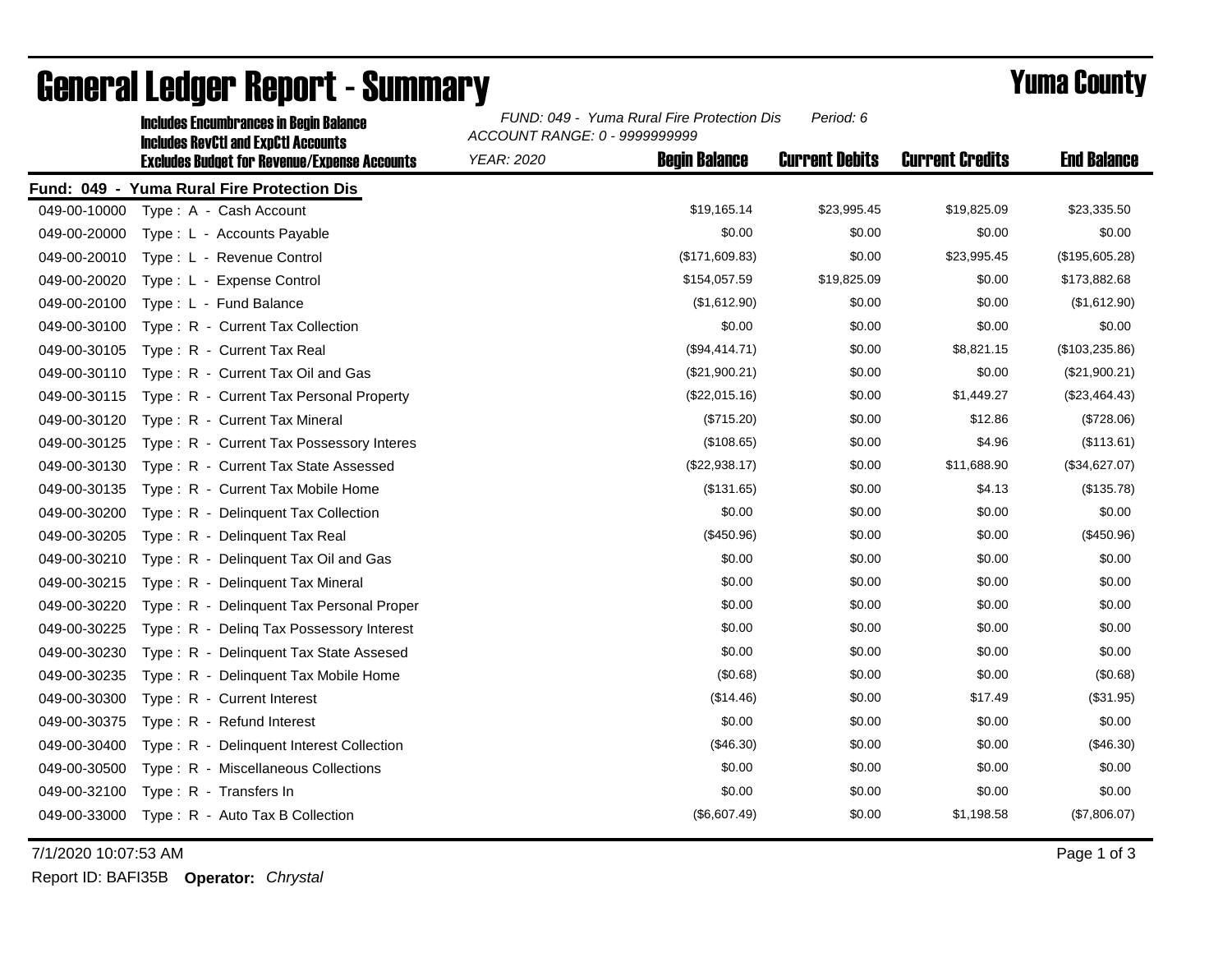|              | <b>UGHUI UI LGUYGI HOPUI LA DUIHIHUI Y</b><br><b>Includes Encumbrances in Begin Balance</b><br>Includes RevCtI and ExpCtI Accounts<br><b>Excludes Budget for Revenue/Expense Accounts</b> |                                            | FUND: 049 - Yuma Rural Fire Protection Dis<br>Period: 6<br>ACCOUNT RANGE: 0 - 9999999999 |                             |                      | . anna vvan v         |                                  |                    |
|--------------|-------------------------------------------------------------------------------------------------------------------------------------------------------------------------------------------|--------------------------------------------|------------------------------------------------------------------------------------------|-----------------------------|----------------------|-----------------------|----------------------------------|--------------------|
|              |                                                                                                                                                                                           |                                            | <b>YEAR: 2020</b>                                                                        |                             | <b>Begin Balance</b> | <b>Current Debits</b> | <b>Current Credits</b>           | <b>End Balance</b> |
|              |                                                                                                                                                                                           | Fund: 049 - Yuma Rural Fire Protection Dis |                                                                                          |                             |                      |                       |                                  |                    |
| 049-00-33100 |                                                                                                                                                                                           | Type: $R -$ Auto Tax A & F Collection      |                                                                                          |                             | (\$2,266.19)         | \$0.00                | \$798.11                         | (\$3,064.30)       |
| 049-00-49100 |                                                                                                                                                                                           | Type: X - Treasurer Fees                   |                                                                                          |                             | \$4.882.11           | \$659.95              | \$0.00                           | \$5,542.06         |
| 049-00-49401 |                                                                                                                                                                                           | Type: X - Transfer Out                     |                                                                                          |                             | \$0.00               | \$0.00                | \$0.00                           | \$0.00             |
| 049-00-49500 |                                                                                                                                                                                           | Type: X - Checks Written / ACH Transfer    |                                                                                          |                             | \$149.175.48         | \$19.165.14           | \$0.00                           | \$168,340.62       |
|              |                                                                                                                                                                                           | Fund: 049 - Yuma Rural Fire Protection Dis |                                                                                          | Totals :                    | (\$17,552.24)        | \$63,645.63           | \$67,815.99                      | (\$21,722.60)      |
|              |                                                                                                                                                                                           | <b>Total Fund Revenues:</b>                | \$23,995.45                                                                              | <b>Total Fund Expenses:</b> |                      | \$19,825.09           | <b>Net Revenue Over Expense:</b> | \$4,170.36         |

## General Ledger Report - Summary Yuma County